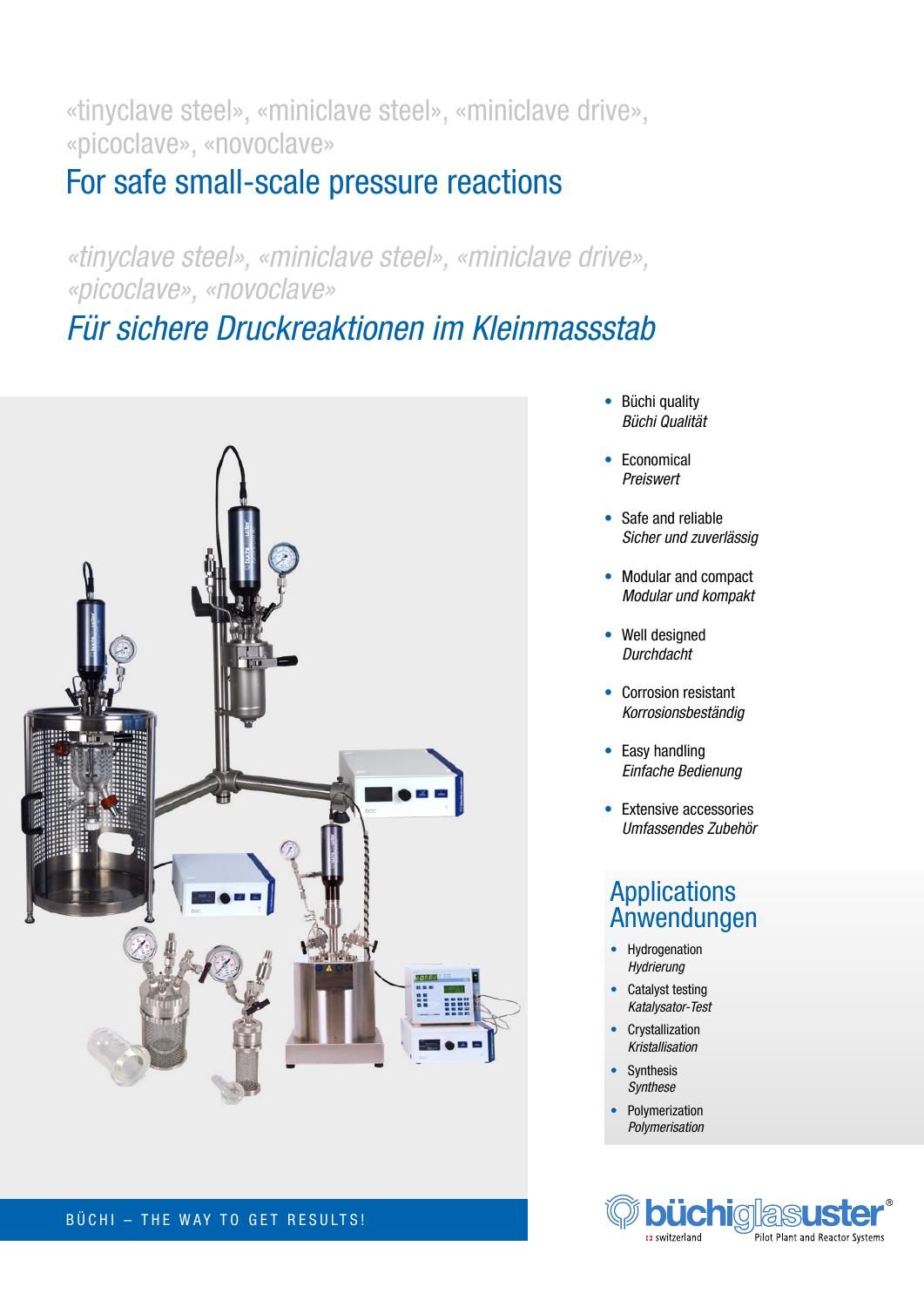# Small scale reactors with interchangeable pressure vessels, heated in a bath *Kleinreaktoren mit austauschbaren Druckgefässen, beheizt in einem Bad*



## «tinyclave steel»

### Reactor setup

- Steel cover plate with 2 openings 1/8" NPT for: – Swagelok fittings with bursting disc, manometer, valve
- Interchangeable reaction vessels, glass, steel, Hastelloy® (with optional PTFE insert)
- Vessel holder with protective mesh (for glass reactors)
- Union nut

### Reaktor Konfiguration

- *Stahl Deckelplatte mit 2 Öffnungen 1/8" NPT für: – Swagelok Verschraubungen, Berstscheibe, Manometer, Ventil*
- *Austauschbare Reaktionsgefässe, Glas, Stahl, Hastelloy® (mit optionalem PTFE Einsatz)*
- *•* Gefässhalter mit Schutzgeflecht (für Glasreaktoren)
- *• Schraubverschluss*

|                                 | Glass / Glas           | stainless steel /<br>Stahl rostfrei<br><b>Hastellov<sup>®</sup></b> | <b>PTFE</b> insert<br>for steel reactors / PTFE<br>Einsatz für Stahlgefässe |
|---------------------------------|------------------------|---------------------------------------------------------------------|-----------------------------------------------------------------------------|
| <b>Reactor / Reaktor</b>        | $10 - 25$ ml           | $10 - 40$ ml                                                        | $10 - 25$ ml                                                                |
| <b>Temperature / Temperatur</b> | $-20^{\circ}$ C +200°C | $-20^{\circ}$ C $+300^{\circ}$ C                                    | $-20^{\circ}$ C $+200^{\circ}$ C                                            |
| <b>Pressure / Druck</b>         | $-1$ 10 bar            | $-1$ 100 bar                                                        | $-1$ 100 $bar$                                                              |

Dimension(s): WxDxH (BxTxH) 130 x 110 x 300mm

## «miniclave steel»

### Reactor setup

- Steel cover plate with 4 openings 1/4" NPT for: – Swagelok fittings with bursting disc, manometer, Pt100, valve
- Interchangeable reaction vessels, glass, steel,
- Hastelloy® (with PTFE insert) Vessel holder with protective mesh (for glass reactors)
- Union nut

### Reaktor Konfiguration

- *Stahl Deckelplatte mit 4 Öffnungen 1/4" NPT für: – Swagelok Verschraubungen, Berstscheibe, Manometer, Pt100, Ventil*
- *Austauschbare Reaktionsgefässe, Glas, Stahl, Hastelloy® (mit PTFE Einsatz)*
- Gefässhalter mit Schutzgeflecht (für Glasreaktoren)
- *• Schraubverschluss*

|                                 | Glass / Glas                     | stainless steel /<br>Stahl rostfrei<br>Hastellov <sup>®</sup> | <b>PTFE</b> insert<br>for steel reactors / PTFE<br>Einsatz für Stahlgefässe |
|---------------------------------|----------------------------------|---------------------------------------------------------------|-----------------------------------------------------------------------------|
| <b>Reactor / Reaktor</b>        | $100 - 300$ ml                   | $100 - 300$ ml                                                | $100 - 300$ ml                                                              |
| <b>Temperature / Temperatur</b> | $-20^{\circ}$ C $+200^{\circ}$ C | $-20^{\circ}$ C $+300^{\circ}$ C                              | $-20^{\circ}$ C $+200^{\circ}$ C                                            |
| <b>Pressure / Druck</b>         | $-1$ 10 bar                      | $-1$ 100 bar                                                  | $-1$ 100 bar                                                                |

Dimension(s): WxDxH (BxTxH )180x120x320mm

## «miniclave inert»

## Reactor setup

- PTFE cover plate with 4 openings 1/4" NPT for: – Swagelok fittings with bursting disc, manometer,
- thermometer sleeve, valve
- Interchangeable glass reaction vessels
- Vessel holder with protective mesh
- Union nut

### Reaktor Konfiguration

- *PTFE Deckelplatte mit 4 Öffnungen 1/4" NPT für: – Swagelok Verschraubungen, Berstscheibe,*
- *Manometer, Thermometerhülse, Ventil • Austauschbare Glas-Reaktionsgefässe*
- *•* Gefässhalter mit Schutzgeflecht
- *• Schraubverschluss*

|                                 | Glass / Glas                     |
|---------------------------------|----------------------------------|
| <b>Reactor / Reaktor</b>        | $100 - 300$ ml                   |
| <b>Temperature / Temperatur</b> | $-20^{\circ}$ C $+150^{\circ}$ C |
| <b>Pressure / Druck</b>         | $-1$ 10 har                      |

Dimension(s): WxDxH (BxTxH )160x110x270mm



*metall-frei*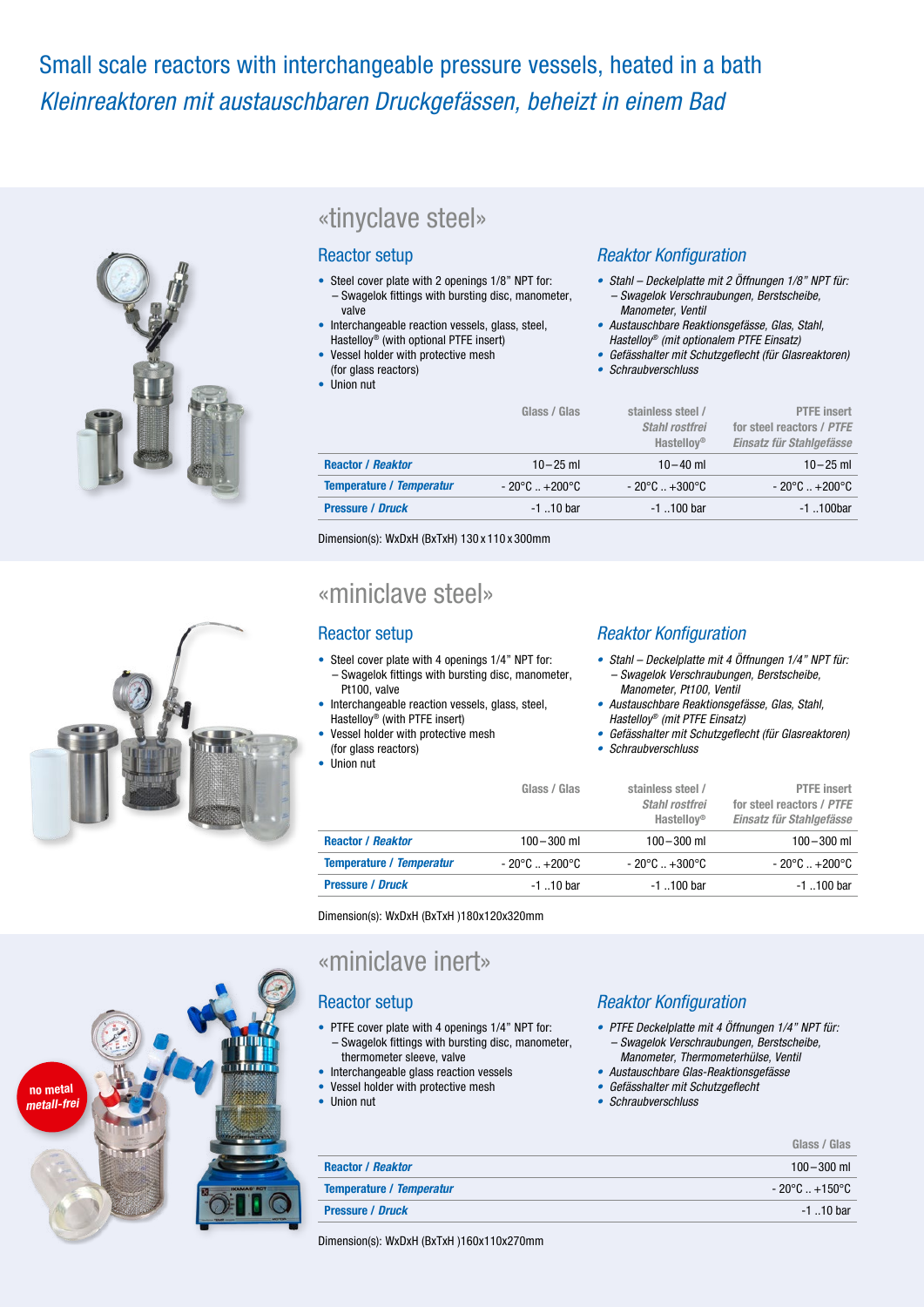## Pressure reactors with powerful stirrer drive, temperature control by circulator or electrical heating

*Druckreaktoren mit leistungsstarkem Magnet-Rührantrieb, Temperierung mit Thermostat oder Elektroheizung*

## «picoclave»



## Concept / *Konzept*

- Laboratory pressure reactor for interchangeable glass- and metal reactors (jacketed or electrically heated type 3E)
- Protective housing with polycarbonate protection door
- *• Labordruckreaktor für austauschbare Glas- und Metallreaktoren (Doppelmantel oder elektrische Heizung Typ 3E)*
- *• Gestell mit Polykarbonat Schutzscheibe*

Dimension(s) B x T x H / W x Dx H 340 x 360 x 800 mm



### Concept / *Konzept*

• Laboratory pressure reactor for interchangeable metal reactors (jacketed or electrically heated type 3E)

*• Deckelplatte mit 6 Öffnungen 1/4" NPT und Swagelok Verschraubungen • Cyclone 075 dc Rührantrieb, stufenlos verstellbar von 0 – 3000 rpm,*

*Katalysatorkorb, Rührer, Probeentnahme-System, Messgeräte, Bodenventil,* 

*• Aufbau mit Berstsicherung, Manometer, Pt100 und 2 Ventilen*

- Stainless steel tripod with holding bracket
- *• Labordruckreaktor für austauschbare Metallreaktoren (Doppelmantel oder elektrische Heizung Typ 3E)*
- *• Rostfreies Stativ mit Kreuzmuffe*

*mit integrierter Magnetkupplung*

*• Sicherheits – Schnellverschluss*

Accessories / Options:

Dimension(s) B x T x H / W x D x H 500 x 370 x 700 mm

### Setup of «picoclave» and «miniclave drive» / Konfiguration «picoclave» und «miniclave drive»

- Cover plate with 6 openings 1/4" NPT and Swagelok fittings
- Cyclone 075 dc agitator, manually adjustable 0 3000 rpm, with integrated magnetic coupling
- Setup with bursting disc, manometer, Pt100 sensor and 2 valves
- Safety Fast action closure

#### Accessories / Options:

Catalyst basket, stirrers, sampling system, measuring devices, bottom valve, reactors in Hastelloy®, etc.

## Reaction vessels for «miniclave drive», «picoclave» *Reaktionsgefässe für «miniclave drive», «picoclave»*

|                           | Type(e) 1           | $Type(e)$ 1 $B$     | Typ(e) $3(E)$                    |
|---------------------------|---------------------|---------------------|----------------------------------|
| <b>Material</b>           | Glass / <i>Glas</i> | Glass / <i>Glas</i> | stainless steel / Stahl rostfrei |
| Volume(n) in ml           | 100/200/250/300     | 100/200/250/300     | 100/200/300                      |
| Temperatur(e) $\degree$ C | $-20.200$ °C        | $-20.200$ °C        | $-10250^{\circ}$ C               |
| <b>Pressure / Druck</b>   | $-110$ bar          | $-1.6b$ ar          | $-1$ 150 bar                     |
| picoclave                 | ✓                   | ✓                   |                                  |
| miniclave drive           |                     |                     |                                  |







Typ(e) 1

Typ(e) 1B





Typ(e) 3 Typ(e) 3E